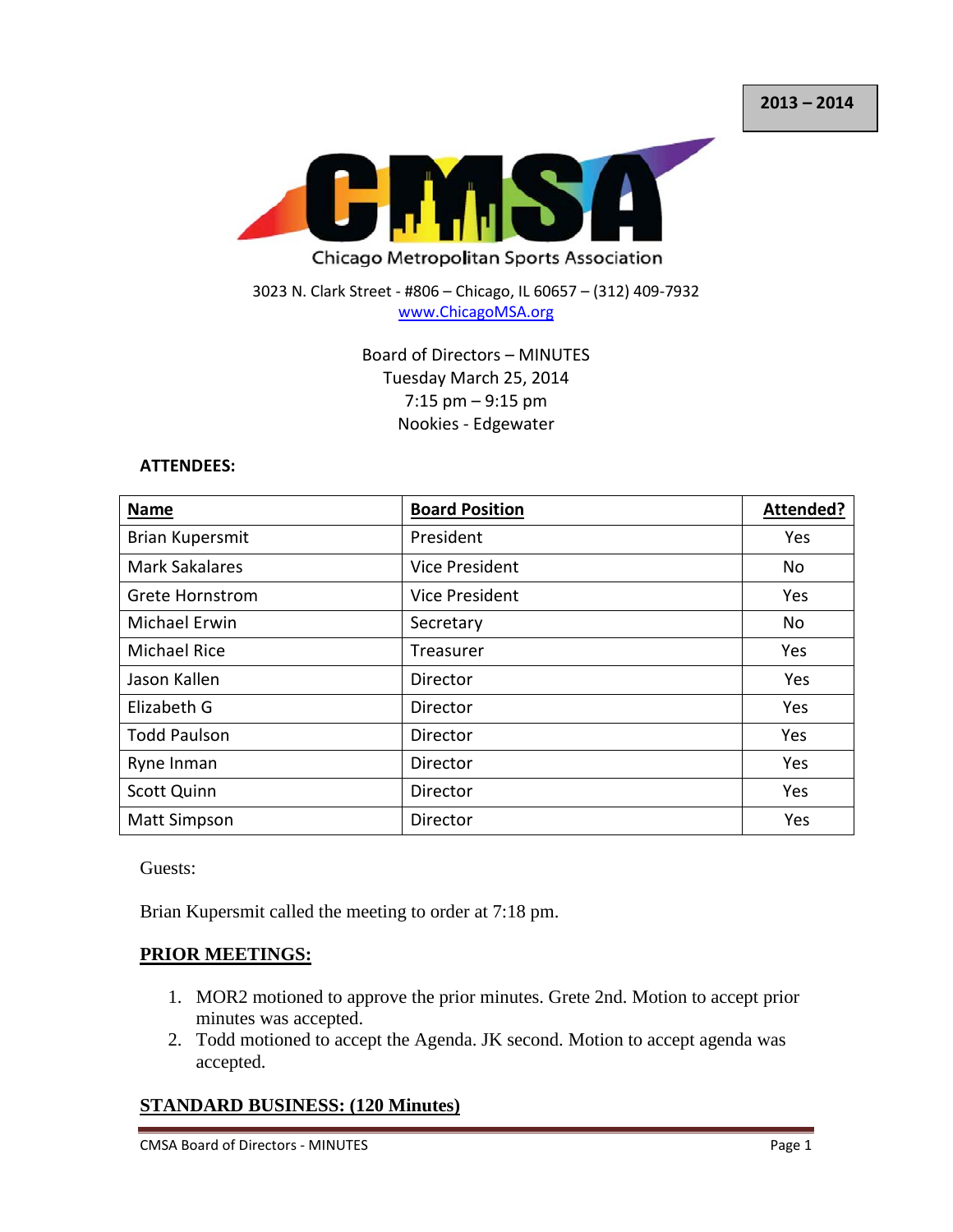- 1. Treasurers Report 10 minutes
	- Still need some info for park district regarding spring sport payments.
	- Membership is up 200+.
	- Scott motioned to approve the treasurer's report. JK second. Motion to approve the treasurer's report was accepted.
- 2. Final audit report 10 minutes
	- MOR2 went through all the questions and comments from the committee.
		- o If league budgets go up, the executive board is advised.
		- o MOR2 runs through approved budgets during monthly treasury reports.
		- o MOR2 is sole auditor of info no need for a "second" treasurer.
		- o Commissioners are encouraged to share the leagues' budgets with captains and/or members, but it's not required.
		- o No need for multiple quotes; treasurer will vet purchases.
		- o Treasurer will vet end-of-season party budgets for viability based on amount and quantity of league members.
	- Audit committee is meeting once a quarter or during key times throughout the year.
- 3. Advertising update 15 minutes
	- New logo
	- New individual league logo template coming soon
	- Buy-in proposition  $-$  JK to work with Erwin on e-mail to commissioners
	- \$40k bonus time for wallscape and digital board
	- Free ad on GayIllinoisWeddings.com
	- Spring sports ads in market now through mid-April
- 4. Code of conduct review 10 minutes
- Scott makes motion to approve code of content with changes. MOR2 seconds.
- 5. Next social event 5 minutes
	- In his absence, Mark texted that he is investigating Calo parking lot party.
- 6. Charity update  $-5$  minutes
	- Scott posted form on site, BK will work with Erwin to publicize
- 7. Gay Games 20 minutes
	- E-mail from Gay Games discussed what we can do to help promote and BK will turn over to Mark, the gay games liaison
- 8. Bowl-a-thon update  $-5$  minutes
	- We have a full team. From CMSA, handed out flyers at bowling and got some interest in additional teams
	- April 5, 1-3 p.m.
- 9. Policies and Procedures Plan (MOR2) 10 minutes
	- Grete, Scott and Michael came up with 17 new suggestions.
	- We discussed various minor changes to document.
	- Add code of conduct to document.
- 10. Web site  $-5$  minutes
	- Scott will follow up with commissioners who have not yet responded